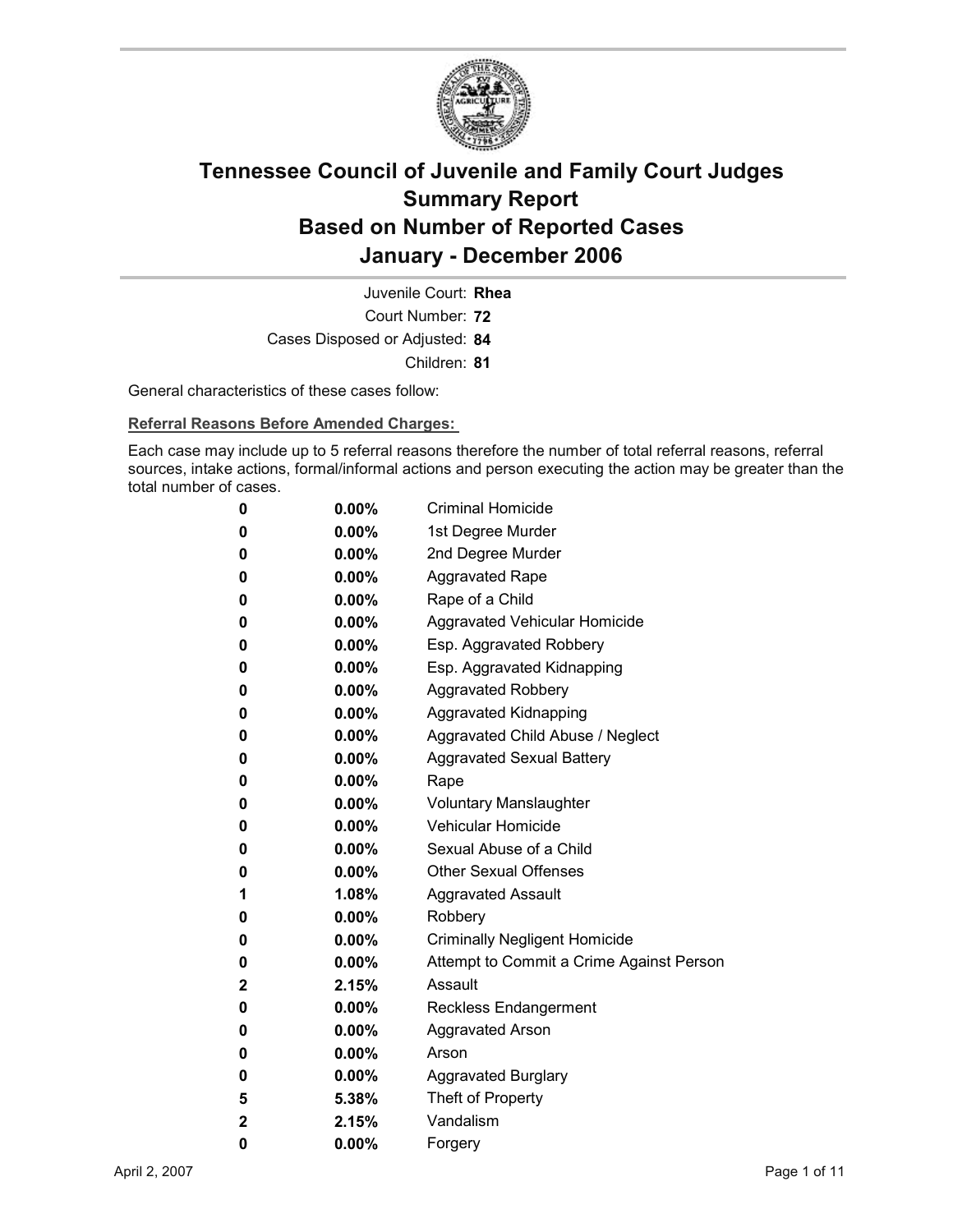

Juvenile Court: **Rhea**

Court Number: **72**

Cases Disposed or Adjusted: **84**

Children: **81**

#### **Referral Reasons Before Amended Charges:**

Each case may include up to 5 referral reasons therefore the number of total referral reasons, referral sources, intake actions, formal/informal actions and person executing the action may be greater than the total number of cases.

| 0 | 0.00%    | <b>Worthless Checks</b>                                     |
|---|----------|-------------------------------------------------------------|
| 0 | $0.00\%$ | Illegal Possession / Fraudulent Use of Credit / Debit Cards |
| 1 | 1.08%    | <b>Burglary</b>                                             |
| 0 | $0.00\%$ | Unauthorized Use of a Vehicle                               |
| 0 | $0.00\%$ | <b>Cruelty to Animals</b>                                   |
| 0 | $0.00\%$ | Sale of Controlled Substances                               |
| 4 | 4.30%    | <b>Other Drug Offenses</b>                                  |
| 0 | $0.00\%$ | Possession of Controlled Substances                         |
| 0 | $0.00\%$ | <b>Criminal Attempt</b>                                     |
| 0 | $0.00\%$ | Carrying Weapons on School Property                         |
| 0 | $0.00\%$ | Unlawful Carrying / Possession of a Weapon                  |
| 0 | $0.00\%$ | <b>Evading Arrest</b>                                       |
| 0 | $0.00\%$ | Escape                                                      |
| 1 | $1.08\%$ | Driving Under Influence (DUI)                               |
| 5 | 5.38%    | Possession / Consumption of Alcohol                         |
| 2 | 2.15%    | Resisting Stop, Frisk, Halt, Arrest or Search               |
| 0 | $0.00\%$ | <b>Aggravated Criminal Trespass</b>                         |
| 1 | 1.08%    | Harassment                                                  |
| 0 | $0.00\%$ | Failure to Appear                                           |
| 0 | $0.00\%$ | Filing a False Police Report                                |
| 0 | $0.00\%$ | Criminal Impersonation                                      |
| 5 | 5.38%    | <b>Disorderly Conduct</b>                                   |
| 0 | $0.00\%$ | <b>Criminal Trespass</b>                                    |
| 1 | $1.08\%$ | <b>Public Intoxication</b>                                  |
| 0 | $0.00\%$ | Gambling                                                    |
| 2 | 2.15%    | <b>Traffic</b>                                              |
| 0 | $0.00\%$ | <b>Local Ordinances</b>                                     |
| 0 | $0.00\%$ | Violation of Wildlife Regulations                           |
| 0 | $0.00\%$ | Contempt of Court                                           |
| 5 | 5.38%    | <b>Violation of Probation</b>                               |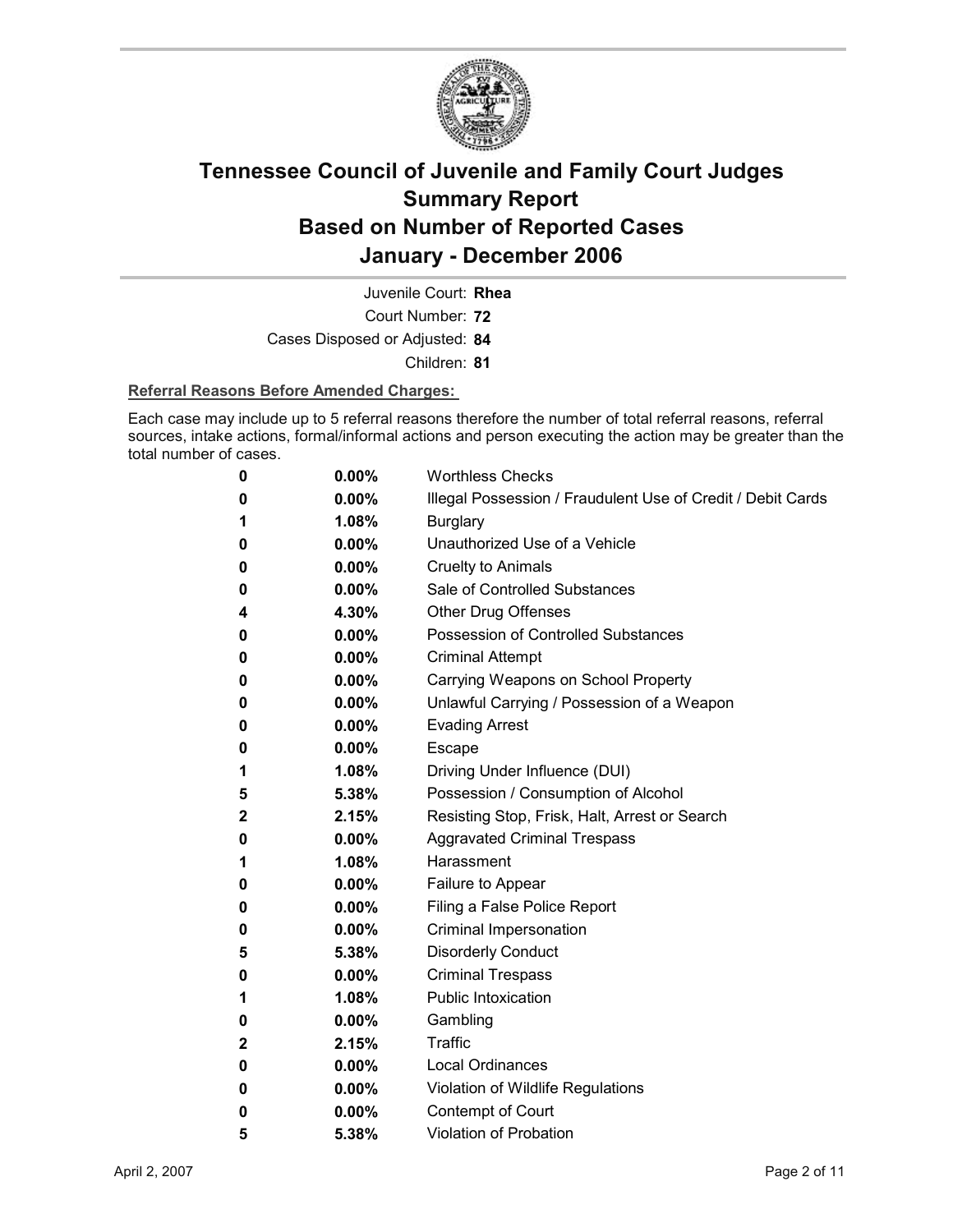

Court Number: **72** Juvenile Court: **Rhea** Cases Disposed or Adjusted: **84** Children: **81**

#### **Referral Reasons Before Amended Charges:**

Each case may include up to 5 referral reasons therefore the number of total referral reasons, referral sources, intake actions, formal/informal actions and person executing the action may be greater than the total number of cases.

| 0  | 0.00%    | Violation of Aftercare                 |
|----|----------|----------------------------------------|
| 13 | 13.98%   | <b>Unruly Behavior</b>                 |
| 22 | 23.66%   | Truancy                                |
| 0  | $0.00\%$ | In-State Runaway                       |
| 0  | $0.00\%$ | Out-of-State Runaway                   |
| 0  | $0.00\%$ | Possession of Tobacco Products         |
| 0  | $0.00\%$ | Violation of a Valid Court Order       |
| 0  | 0.00%    | Violation of Curfew                    |
| 0  | 0.00%    | Sexually Abused Child                  |
| 0  | 0.00%    | <b>Physically Abused Child</b>         |
| 0  | 0.00%    | Dependency / Neglect                   |
| 0  | 0.00%    | <b>Termination of Parental Rights</b>  |
| 0  | 0.00%    | <b>Violation of Pretrial Diversion</b> |
| 0  | 0.00%    | Violation of Informal Adjustment       |
| 0  | 0.00%    | <b>Judicial Review</b>                 |
| 0  | 0.00%    | <b>Administrative Review</b>           |
| 0  | $0.00\%$ | <b>Foster Care Review</b>              |
| 13 | 13.98%   | Custody                                |
| 3  | 3.23%    | Visitation                             |
| 0  | 0.00%    | Paternity / Legitimation               |
| 0  | 0.00%    | <b>Child Support</b>                   |
| 0  | 0.00%    | <b>Request for Medical Treatment</b>   |
| 0  | 0.00%    | <b>Consent to Marry</b>                |
| 5  | 5.38%    | Other                                  |
| 93 | 100.00%  | <b>Total Referrals</b>                 |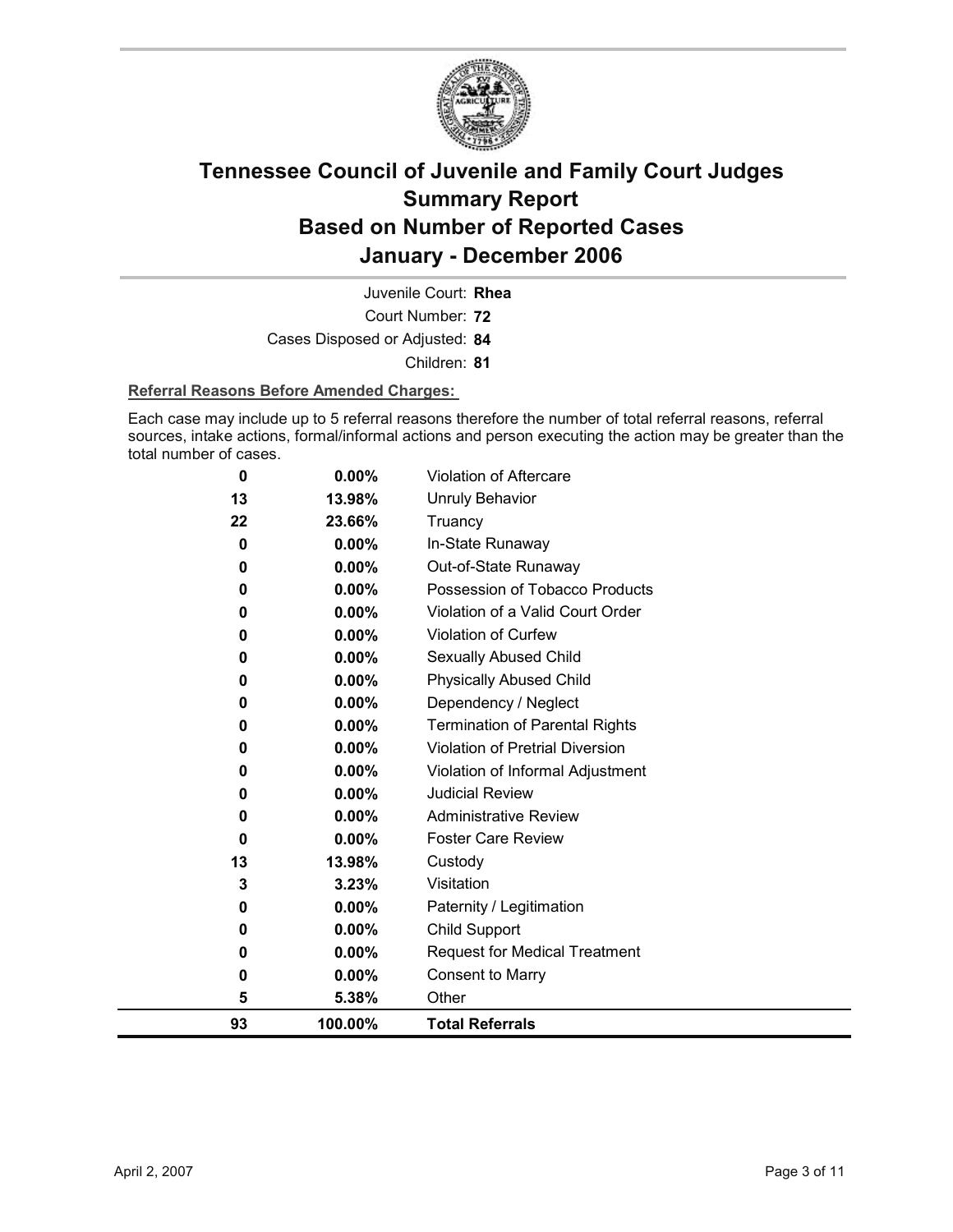

|                     | Juvenile Court: Rhea           |                                   |  |
|---------------------|--------------------------------|-----------------------------------|--|
|                     | Court Number: 72               |                                   |  |
|                     | Cases Disposed or Adjusted: 84 |                                   |  |
|                     |                                | Children: 81                      |  |
| Referral Sources: 1 |                                |                                   |  |
| 33                  | 35.48%                         | Law Enforcement                   |  |
| 11                  | 11.83%                         | Parents                           |  |
| 9                   | 9.68%                          | <b>Relatives</b>                  |  |
| 0                   | $0.00\%$                       | Self                              |  |
| 28                  | 30.11%                         | School                            |  |
| 0                   | 0.00%                          | <b>CSA</b>                        |  |
| 0                   | 0.00%                          | <b>DCS</b>                        |  |
| 0                   | 0.00%                          | Other State Department            |  |
| 0                   | 0.00%                          | <b>District Attorney's Office</b> |  |
| 9                   | 9.68%                          | <b>Court Staff</b>                |  |
| 0                   | 0.00%                          | Social Agency                     |  |
| 0                   | 0.00%                          | <b>Other Court</b>                |  |
| 3                   | 3.23%                          | Victim                            |  |
| 0                   | 0.00%                          | Child & Parent                    |  |
| 0                   | 0.00%                          | Hospital                          |  |
| 0                   | 0.00%                          | Unknown                           |  |
| 0                   | 0.00%                          | Other                             |  |
| 93                  | 100.00%                        | <b>Total Referral Sources</b>     |  |

### **Age of Child at Referral: 2**

| 81 | 100.00%  | <b>Total Child Count</b> |  |
|----|----------|--------------------------|--|
| 0  | $0.00\%$ | Unknown / Not Reported   |  |
| 1  | 1.23%    | Ages 19 and Over         |  |
| 13 | 16.05%   | Ages 17 through 18       |  |
| 22 | 27.16%   | Ages 15 through 16       |  |
| 11 | 13.58%   | Ages 13 through 14       |  |
| 13 | 16.05%   | Ages 11 through 12       |  |
| 21 | 25.93%   | Ages 10 and Under        |  |
|    |          |                          |  |

<sup>1</sup> If different than number of Referral Reasons (93), verify accuracy of your court's data.

<sup>2</sup> One child could be counted in multiple categories, verify accuracy of your court's data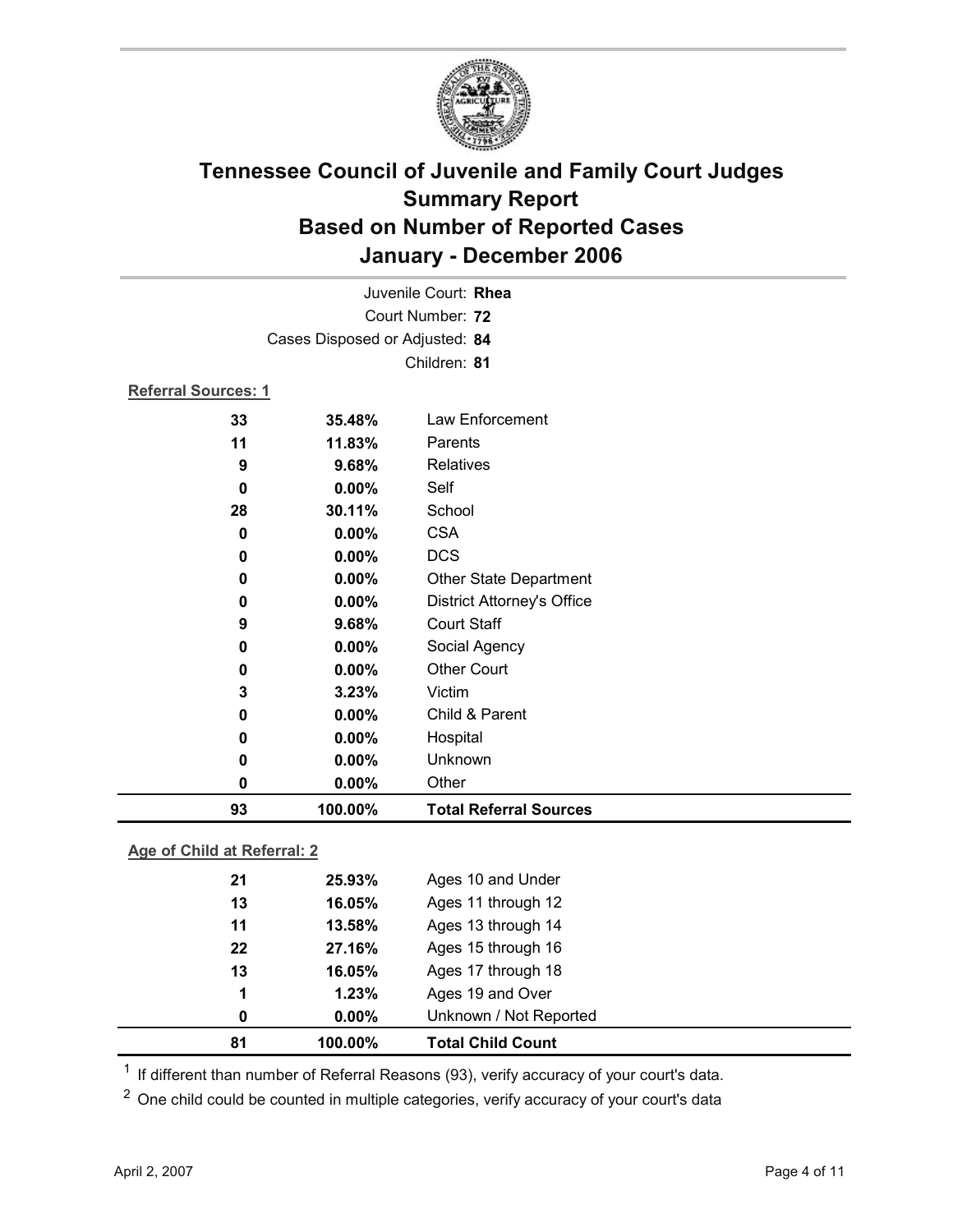

| Juvenile Court: Rhea                    |                                |                          |  |  |  |
|-----------------------------------------|--------------------------------|--------------------------|--|--|--|
| Court Number: 72                        |                                |                          |  |  |  |
|                                         | Cases Disposed or Adjusted: 84 |                          |  |  |  |
|                                         |                                | Children: 81             |  |  |  |
| Sex of Child: 1                         |                                |                          |  |  |  |
| 43                                      | 53.09%                         | Male                     |  |  |  |
| 38                                      | 46.91%                         | Female                   |  |  |  |
| $\mathbf 0$                             | 0.00%                          | Unknown                  |  |  |  |
| 81                                      | 100.00%                        | <b>Total Child Count</b> |  |  |  |
| Race of Child: 1                        |                                |                          |  |  |  |
| 76                                      | 93.83%                         | White                    |  |  |  |
| 5                                       | 6.17%                          | African American         |  |  |  |
| 0                                       | 0.00%                          | <b>Native American</b>   |  |  |  |
| 0                                       | 0.00%                          | Asian                    |  |  |  |
| 0                                       | 0.00%                          | Mixed                    |  |  |  |
| $\mathbf 0$                             | 0.00%                          | Unknown                  |  |  |  |
| 81                                      | 100.00%                        | <b>Total Child Count</b> |  |  |  |
| <b>Hispanic Origin: 1</b>               |                                |                          |  |  |  |
| 5                                       | 6.17%                          | Yes                      |  |  |  |
| 76                                      | 93.83%                         | No                       |  |  |  |
| $\mathbf 0$                             | 0.00%                          | Unknown                  |  |  |  |
| 81                                      | 100.00%                        | <b>Total Child Count</b> |  |  |  |
| <b>School Enrollment of Children: 1</b> |                                |                          |  |  |  |
| 67                                      | 82.72%                         | Yes                      |  |  |  |
| 14                                      | 17.28%                         | No                       |  |  |  |
| $\mathbf 0$                             | 0.00%                          | Unknown                  |  |  |  |
| 81                                      | 100.00%                        | <b>Total Child Count</b> |  |  |  |

 $1$  One child could be counted in multiple categories, verify accuracy of your court's data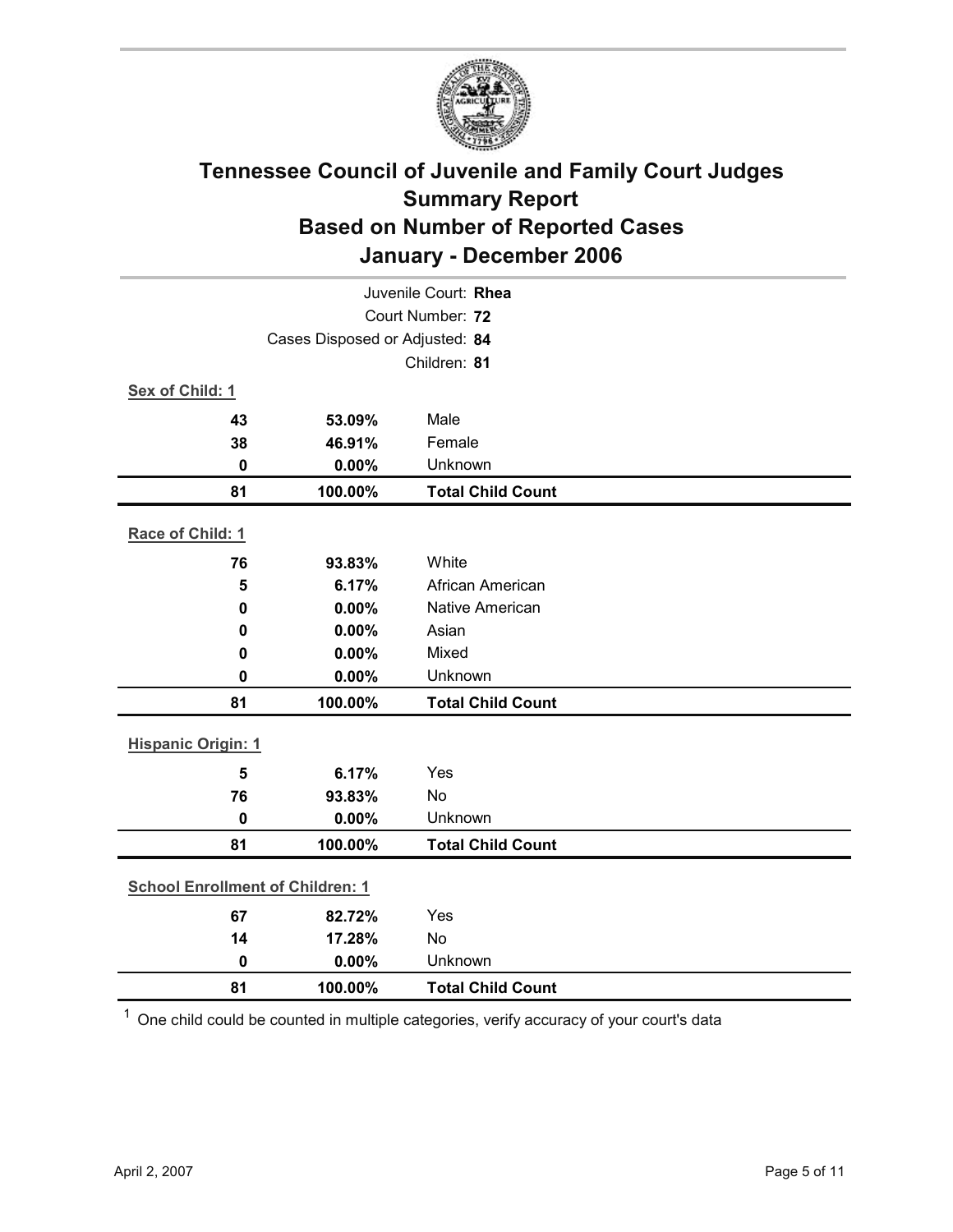

| Juvenile Court: Rhea                          |                                                    |                            |  |  |  |  |
|-----------------------------------------------|----------------------------------------------------|----------------------------|--|--|--|--|
| Court Number: 72                              |                                                    |                            |  |  |  |  |
| Cases Disposed or Adjusted: 84                |                                                    |                            |  |  |  |  |
| Children: 81                                  |                                                    |                            |  |  |  |  |
|                                               | Living Arrangement of Child at Time of Referral: 1 |                            |  |  |  |  |
| 7                                             | With Both Biological Parents<br>8.64%              |                            |  |  |  |  |
| $\mathbf{2}$                                  | 2.47%                                              | With Father and Stepmother |  |  |  |  |
| 3<br>With Mother and Stepfather<br>$3.70\%$   |                                                    |                            |  |  |  |  |
| With Mother<br>44<br>54.32%                   |                                                    |                            |  |  |  |  |
| <b>With Father</b><br>9<br>11.11%             |                                                    |                            |  |  |  |  |
| 15                                            | <b>With Relatives</b><br>18.52%                    |                            |  |  |  |  |
| $0.00\%$<br><b>With Adoptive Parents</b><br>0 |                                                    |                            |  |  |  |  |
| 0                                             | With Foster Family<br>$0.00\%$                     |                            |  |  |  |  |
| In a Group Home<br>$0.00\%$<br>0              |                                                    |                            |  |  |  |  |
| In a Residential Center<br>$0.00\%$<br>0      |                                                    |                            |  |  |  |  |
| 0                                             | $0.00\%$                                           | In an Institution          |  |  |  |  |
| 1                                             | Independent<br>1.23%                               |                            |  |  |  |  |

**0 0.00%** Other **81 100.00% Total Child Count**

**0 0.00%** Unknown

### **Type of Detention: 2**

| 84 | 100.00%  | <b>Total Detention Count</b> |
|----|----------|------------------------------|
| 0  | $0.00\%$ | Other                        |
| 81 | 96.43%   | Does Not Apply               |
| 0  | $0.00\%$ | <b>Unknown</b>               |
| 0  | $0.00\%$ | <b>Psychiatric Hospital</b>  |
| 0  | $0.00\%$ | Jail - No Separation         |
| 0  | $0.00\%$ | Jail - Partial Separation    |
| 0  | $0.00\%$ | Jail - Complete Separation   |
| 3  | 3.57%    | Juvenile Detention Facility  |
| 0  | $0.00\%$ | Non-Secure Placement         |
|    |          |                              |

 $<sup>1</sup>$  One child could be counted in multiple categories, verify accuracy of your court's data</sup>

 $2$  If different than number of Cases (84) verify accuracy of your court's data.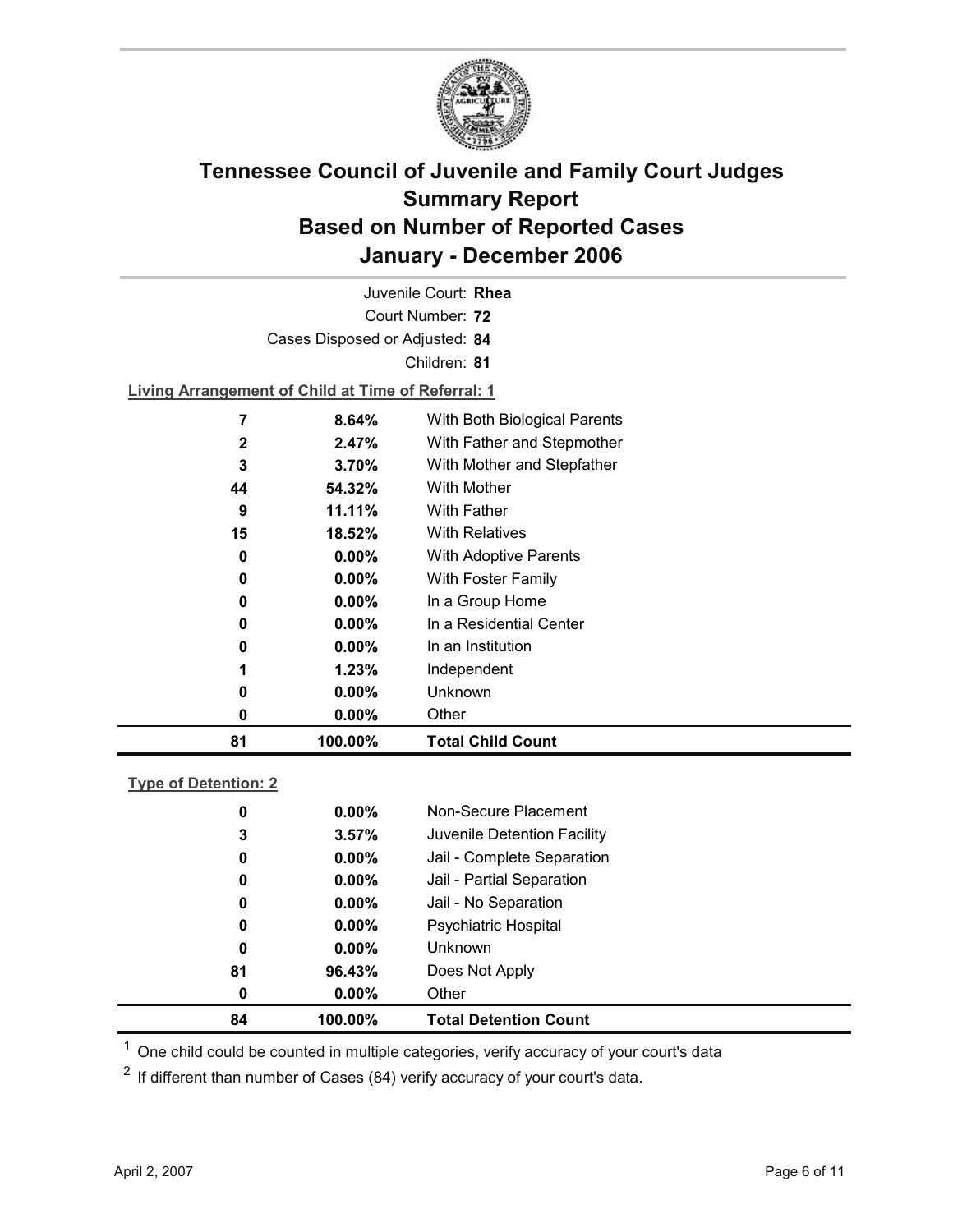

| Juvenile Court: Rhea     |                                                    |                                     |  |  |
|--------------------------|----------------------------------------------------|-------------------------------------|--|--|
| Court Number: 72         |                                                    |                                     |  |  |
|                          | Cases Disposed or Adjusted: 84                     |                                     |  |  |
|                          |                                                    | Children: 81                        |  |  |
|                          | <b>Placement After Secure Detention Hearing: 1</b> |                                     |  |  |
| 1                        | 1.19%<br>Returned to Prior Living Arrangement      |                                     |  |  |
| 3                        | 3.57%<br>Juvenile Detention Facility               |                                     |  |  |
| 0                        | $0.00\%$                                           | Jail                                |  |  |
| 0                        | 0.00%<br>Shelter / Group Home                      |                                     |  |  |
| 0                        | $0.00\%$                                           | <b>Foster Family Home</b>           |  |  |
| 0                        | <b>Psychiatric Hospital</b><br>0.00%               |                                     |  |  |
| 0                        | Unknown / Not Reported<br>0.00%                    |                                     |  |  |
| 80                       | 95.24%<br>Does Not Apply                           |                                     |  |  |
| 0                        | Other<br>0.00%                                     |                                     |  |  |
|                          |                                                    |                                     |  |  |
| 84                       | 100.00%                                            | <b>Total Placement Count</b>        |  |  |
|                          |                                                    |                                     |  |  |
| <b>Intake Actions: 2</b> |                                                    |                                     |  |  |
| 90                       | 96.77%                                             | <b>Petition Filed</b>               |  |  |
| 0                        | $0.00\%$                                           | <b>Motion Filed</b>                 |  |  |
| 3                        | 3.23%                                              | <b>Citation Processed</b>           |  |  |
| 0                        | $0.00\%$                                           | Notification of Paternity Processed |  |  |
| 0                        | 0.00%                                              | Scheduling of Judicial Review       |  |  |
| 0                        | $0.00\%$                                           | Scheduling of Administrative Review |  |  |
| 0                        | 0.00%                                              | Scheduling of Foster Care Review    |  |  |
| 0                        | 0.00%                                              | Unknown                             |  |  |
| 0<br>0                   | 0.00%<br>0.00%                                     | Does Not Apply<br>Other             |  |  |

 $1$  If different than number of Cases (84) verify accuracy of your court's data.

 $2$  If different than number of Referral Reasons (93), verify accuracy of your court's data.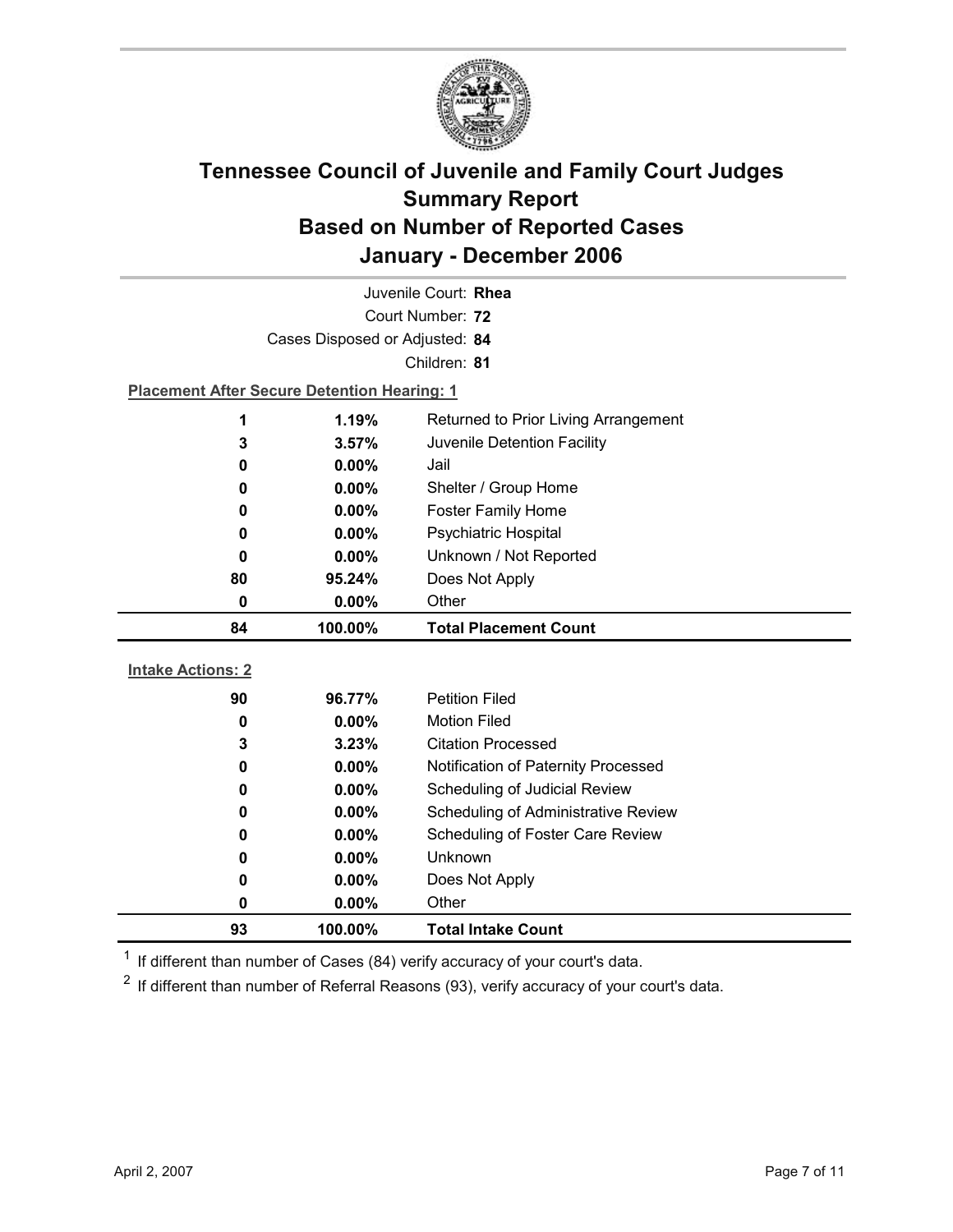

Court Number: **72** Juvenile Court: **Rhea** Cases Disposed or Adjusted: **84** Children: **81**

### **Last Grade Completed by Child: 1**

| 16                                      | 19.75%   | Too Young for School         |  |
|-----------------------------------------|----------|------------------------------|--|
| 0                                       | 0.00%    | Preschool                    |  |
| 0                                       | $0.00\%$ | Kindergarten                 |  |
| 0                                       | 0.00%    | 1st Grade                    |  |
| 1                                       | 1.23%    | 2nd Grade                    |  |
| $\mathbf 2$                             | 2.47%    | 3rd Grade                    |  |
| 3                                       | 3.70%    | 4th Grade                    |  |
| 9                                       | 11.11%   | 5th Grade                    |  |
| 7                                       | 8.64%    | 6th Grade                    |  |
| 6                                       | 7.41%    | 7th Grade                    |  |
| 6                                       | 7.41%    | 8th Grade                    |  |
| 9                                       | 11.11%   | 9th Grade                    |  |
| 5                                       | 6.17%    | 10th Grade                   |  |
| 6                                       | 7.41%    | 11th Grade                   |  |
| 0                                       | 0.00%    | 12th Grade                   |  |
| 0                                       | 0.00%    | Non-Graded Special Ed        |  |
| 0                                       | 0.00%    | <b>GED</b>                   |  |
| 2                                       | 2.47%    | Graduated                    |  |
| 0                                       | 0.00%    | <b>Never Attended School</b> |  |
| 8                                       | 9.88%    | Unknown                      |  |
| 1                                       | 1.23%    | Other                        |  |
| 81                                      | 100.00%  | <b>Total Child Count</b>     |  |
| <b>Enrolled in Special Education: 1</b> |          |                              |  |
| $6\phantom{1}6$                         | 7.41%    | Yes                          |  |
| 75                                      | 92.59%   | No                           |  |
|                                         |          |                              |  |

 $1$  One child could be counted in multiple categories, verify accuracy of your court's data

**0 0.00%** Unknown

**81 100.00% Total Child Count**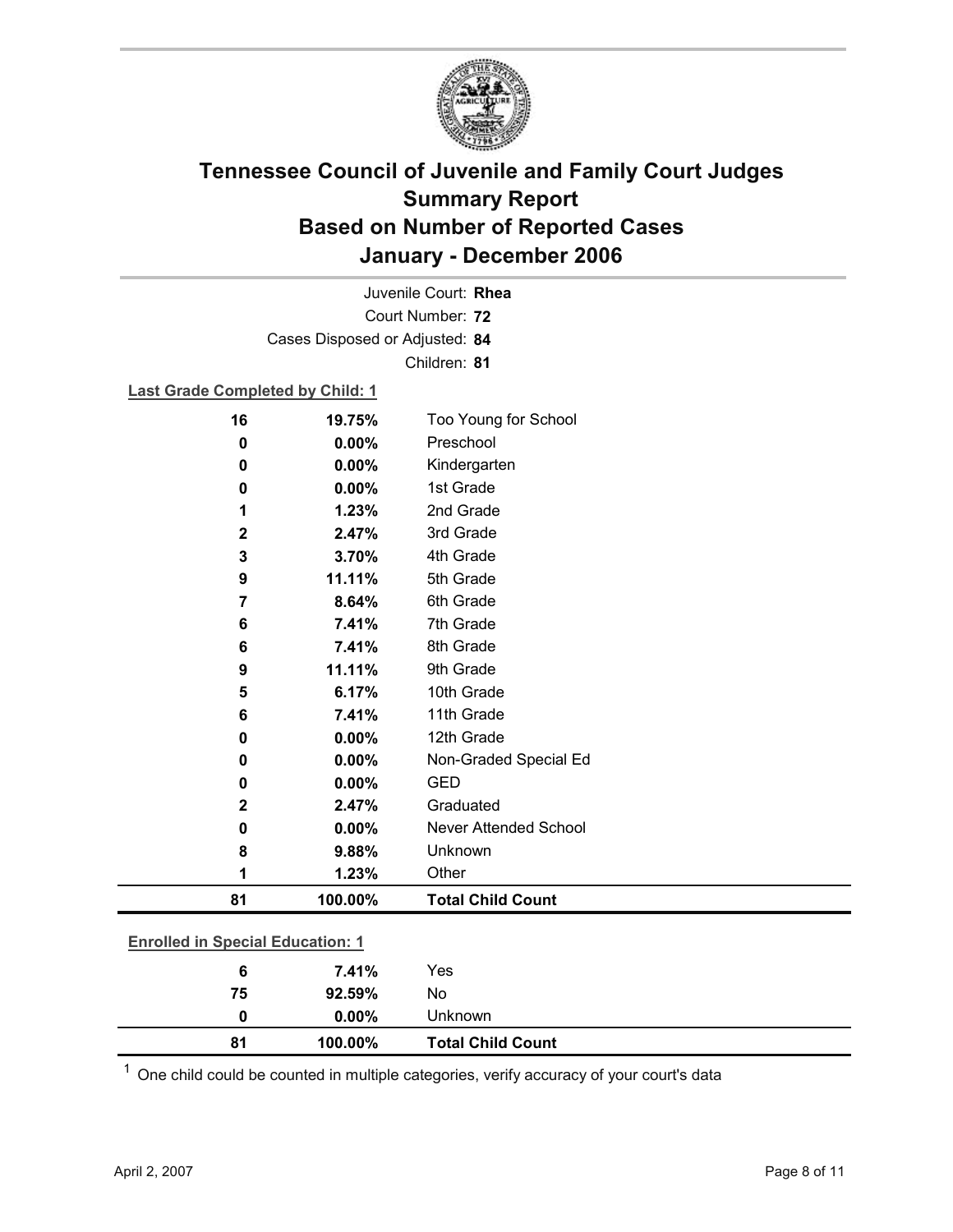

| Juvenile Court: Rhea         |                                |                           |  |  |
|------------------------------|--------------------------------|---------------------------|--|--|
|                              | Court Number: 72               |                           |  |  |
|                              | Cases Disposed or Adjusted: 84 |                           |  |  |
|                              | Children: 81                   |                           |  |  |
| <b>Action Executed By: 1</b> |                                |                           |  |  |
| 93                           | 100.00%                        | Judge                     |  |  |
| $\boldsymbol{0}$             | $0.00\%$                       | Referee                   |  |  |
| 0                            | $0.00\%$                       | <b>YSO</b>                |  |  |
| 0                            | $0.00\%$                       | Other                     |  |  |
| 0                            | $0.00\%$                       | Unknown / Not Reported    |  |  |
| 93                           | 100.00%                        | <b>Total Action Count</b> |  |  |

#### **Formal / Informal Actions: 1**

| 2            | 2.15%    | Dismissed                                      |
|--------------|----------|------------------------------------------------|
| 0            | $0.00\%$ | Retired / Nolle Prosequi                       |
| 14           | 15.05%   | <b>Complaint Substantiated Delinquent</b>      |
| 3            | 3.23%    | <b>Complaint Substantiated Status Offender</b> |
| 0            | $0.00\%$ | Complaint Substantiated Dependent / Neglected  |
| 0            | $0.00\%$ | <b>Complaint Substantiated Abused</b>          |
| 0            | $0.00\%$ | <b>Complaint Substantiated Mentally III</b>    |
| 13           | 13.98%   | Informal Adjustment                            |
| $\mathbf{2}$ | 2.15%    | <b>Pretrial Diversion</b>                      |
| 0            | $0.00\%$ | <b>Transfer to Adult Court Hearing</b>         |
| 0            | $0.00\%$ | Charges Cleared by Transfer to Adult Court     |
| 17           | 18.28%   | <b>Special Proceeding</b>                      |
| 0            | $0.00\%$ | <b>Review Concluded</b>                        |
| 42           | 45.16%   | Case Held Open                                 |
| 0            | $0.00\%$ | Other                                          |
| 0            | $0.00\%$ | Unknown / Not Reported                         |
| 93           | 100.00%  | <b>Total Action Count</b>                      |

 $1$  If different than number of Referral Reasons (93), verify accuracy of your court's data.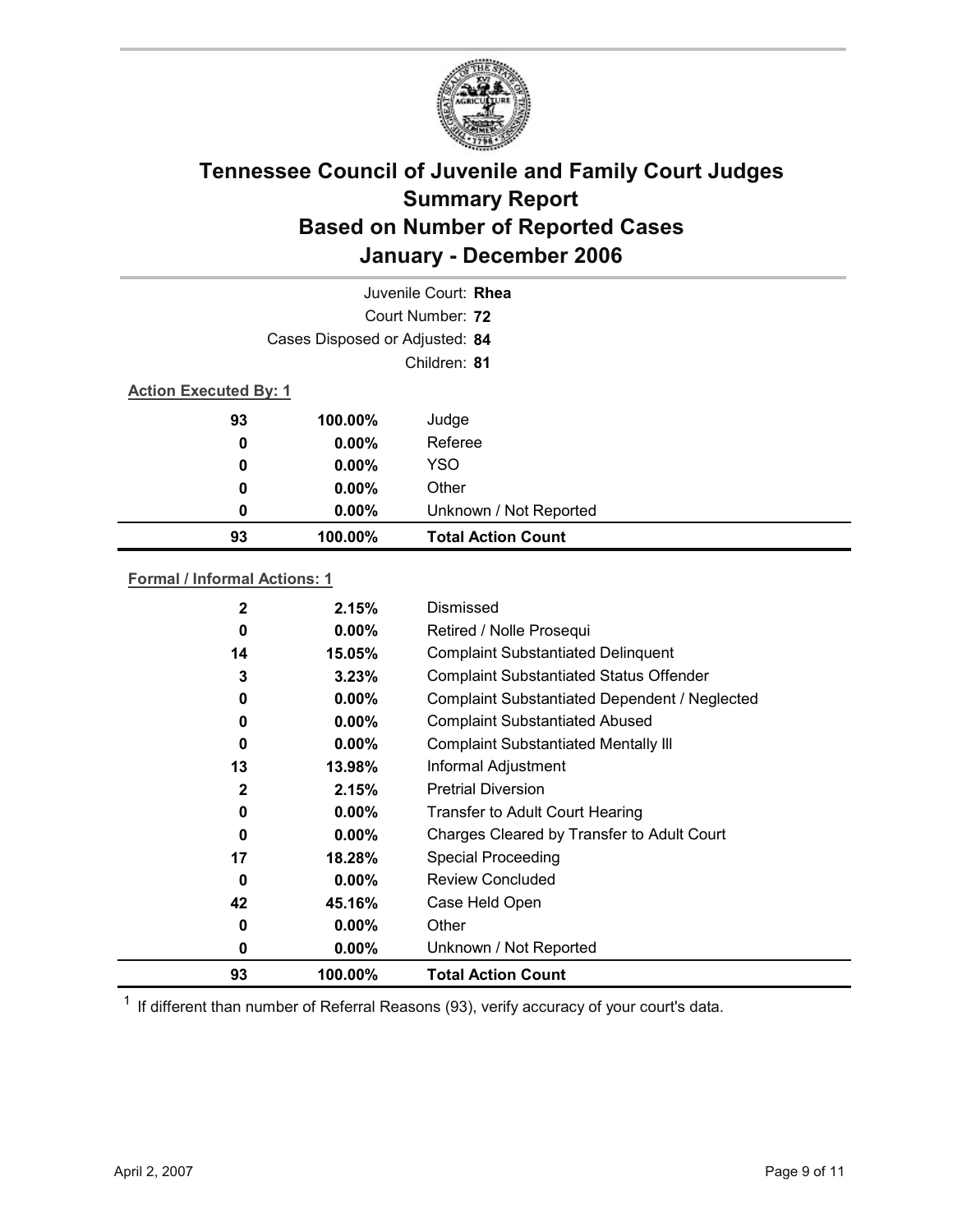

| Juvenile Court: Rhea           |          |                                                       |  |  |
|--------------------------------|----------|-------------------------------------------------------|--|--|
| Court Number: 72               |          |                                                       |  |  |
| Cases Disposed or Adjusted: 84 |          |                                                       |  |  |
|                                |          | Children: 81                                          |  |  |
| <b>Case Outcomes:</b>          |          | There can be multiple outcomes for one child or case. |  |  |
| $\mathbf 2$                    | 0.92%    | <b>Case Dismissed</b>                                 |  |  |
| 0                              | 0.00%    | Case Retired or Nolle Prosequi                        |  |  |
| 77                             | 35.32%   | Warned / Counseled                                    |  |  |
| 51                             | 23.39%   | Held Open For Review                                  |  |  |
| 11                             | 5.05%    | Supervision / Probation to Juvenile Court             |  |  |
| 0                              | $0.00\%$ | <b>Probation to Parents</b>                           |  |  |
| 0                              | $0.00\%$ | Referral to Another Entity for Supervision / Service  |  |  |
| 0                              | $0.00\%$ | Referred for Mental Health Counseling                 |  |  |
| 0                              | $0.00\%$ | Referred for Alcohol and Drug Counseling              |  |  |
| 0                              | 0.00%    | Referred to Alternative School                        |  |  |
| 0                              | $0.00\%$ | Referred to Private Child Agency                      |  |  |
| 1                              | 0.46%    | Referred to Defensive Driving School                  |  |  |
| 1                              | 0.46%    | Referred to Alcohol Safety School                     |  |  |
| 0                              | 0.00%    | Referred to Juvenile Court Education-Based Program    |  |  |
| 0                              | $0.00\%$ | Driver's License Held Informally                      |  |  |
| 0                              | 0.00%    | <b>Voluntary Placement with DMHMR</b>                 |  |  |
| 0                              | 0.00%    | <b>Private Mental Health Placement</b>                |  |  |
| 0                              | 0.00%    | <b>Private MR Placement</b>                           |  |  |
| 0                              | 0.00%    | Placement with City/County Agency/Facility            |  |  |
| 0                              | 0.00%    | Placement with Relative / Other Individual            |  |  |
| 0                              | $0.00\%$ | Fine                                                  |  |  |
| 6                              | 2.75%    | <b>Public Service</b>                                 |  |  |
| 0                              | $0.00\%$ | Restitution                                           |  |  |
| 0                              | 0.00%    | <b>Runaway Returned</b>                               |  |  |
| 0                              | 0.00%    | No Contact Order                                      |  |  |
| 0                              | 0.00%    | Injunction Other than No Contact Order                |  |  |
| 1                              | 0.46%    | <b>House Arrest</b>                                   |  |  |
| 0                              | 0.00%    | <b>Court Defined Curfew</b>                           |  |  |
| 0                              | $0.00\%$ | Dismissed from Informal Adjustment                    |  |  |
| 0                              | $0.00\%$ | <b>Dismissed from Pretrial Diversion</b>              |  |  |
| 0                              | 0.00%    | Released from Probation                               |  |  |
| 0                              | 0.00%    | <b>Transferred to Adult Court</b>                     |  |  |
| 0                              | 0.00%    | <b>DMHMR Involuntary Commitment</b>                   |  |  |